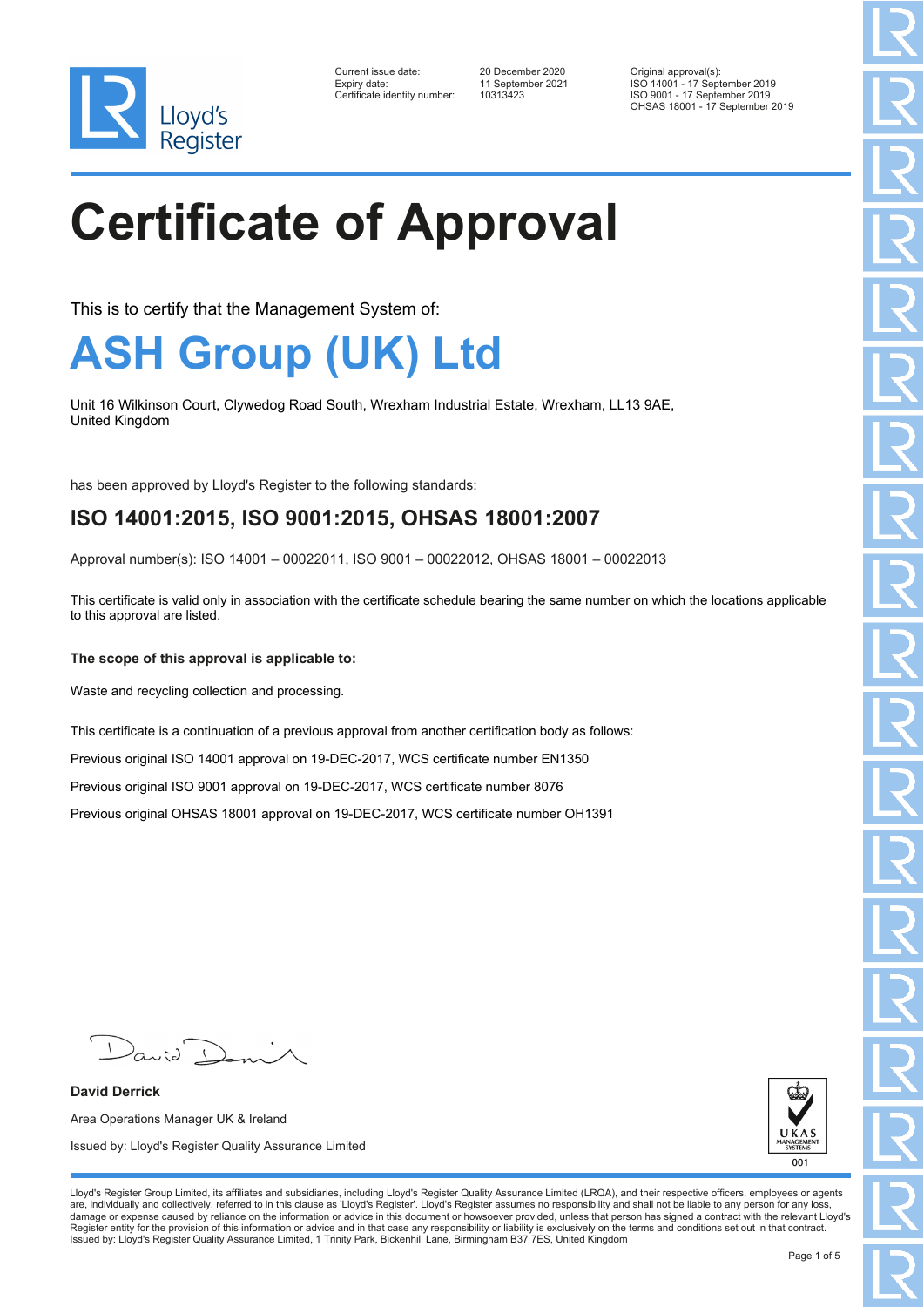

### **Certificate Schedule**

**Location Activities** Unit 16 Wilkinson Court, Clywedog Road South, Wrexham Industrial Estate, Wrexham, LL13 9AE, United Kingdom **ISO 14001:2015** Waste and recycling collection and processing. **ISO 9001:2015** Waste and recycling collection and processing. **OHSAS 18001:2007** Waste and recycling collection and processing. **Alan's Skip Hire** Broughton Mills Road, Bretton, CH4 0BY, United Kingdom **ISO 14001:2015** Waste and recycling collection and processing. **ISO 9001:2015** Waste and recycling collection and processing. **OHSAS 18001:2007** Waste and recycling collection and processing. **ASH Metal Recycling** Ashfield House, Dunkirk Way, Ellesmere Port, Chester, CH1 6LZ, United Kingdom **ISO 14001:2015** Waste and recycling collection and processing. **ISO 9001:2015** Waste and recycling collection and processing. **OHSAS 18001:2007** Waste and recycling collection and processing. **ASH Waste Services ISO 14001:2015**

Macdermott Road, Widnes, WA8 0PF, United Kingdom

Waste and recycling collection and processing.



Lloyd's Register Group Limited, its affiliates and subsidiaries, including Lloyd's Register Quality Assurance Limited (LRQA), and their respective officers, employees or agents are, individually and collectively, referred to in this clause as 'Lloyd's Register'. Lloyd's Register assumes no responsibility and shall not be liable to any person for any loss,<br>damage or expense caused by reliance on t Register entity for the provision of this information or advice and in that case any responsibility or liability is exclusively on the terms and conditions set out in that contract.<br>Issued by: Lloyd's Register Quality Assu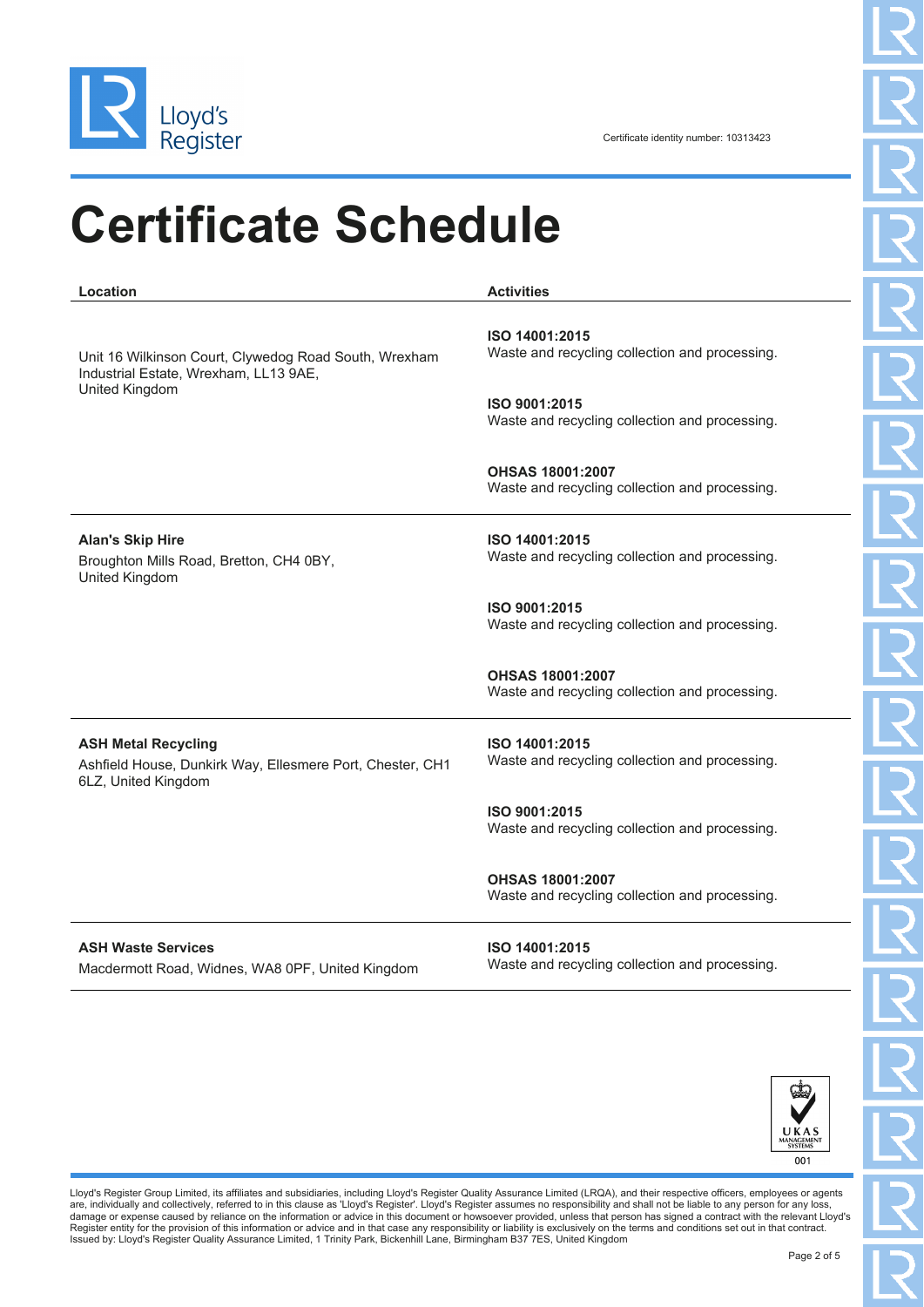

Certificate identity number: 10313423

# **Certificate Schedule**

| Location                                                                                                               | <b>Activities</b>                                                         |
|------------------------------------------------------------------------------------------------------------------------|---------------------------------------------------------------------------|
|                                                                                                                        | ISO 9001:2015<br>Waste and recycling collection and processing.           |
|                                                                                                                        | <b>OHSAS 18001:2007</b><br>Waste and recycling collection and processing. |
| <b>Alan's Skip Hire Wales</b><br>Redwither Road, Wrexham Industrial Estate, Wrexham, LL13<br>9RD, United Kingdom       | ISO 14001:2015<br>Waste and recycling collection and processing.          |
|                                                                                                                        | ISO 9001:2015<br>Waste and recycling collection and processing.           |
|                                                                                                                        | <b>OHSAS 18001:2007</b><br>Waste and recycling collection and processing. |
| <b>ASH Waste Services</b><br>Redwither Road, Wrexham Industrial Estate, Wrexham, LL13<br>9RD, United Kingdom           | ISO 14001:2015<br>Waste and recycling collection and processing.          |
|                                                                                                                        | ISO 9001:2015<br>Waste and recycling collection and processing.           |
|                                                                                                                        | <b>OHSAS 18001:2007</b><br>Waste and recycling collection and processing. |
| <b>ASH Waste Services</b><br>Unit 16, Wilkinson Court, Wrexham Industrial Estate,<br>Wrexham, LL13 9AE, United Kingdom | ISO 14001:2015<br>Waste and recycling collection and processing.          |
|                                                                                                                        | ISO 9001:2015<br>Waste and recycling collection and processing.           |
|                                                                                                                        | <b>OHSAS 18001:2007</b>                                                   |

Waste and recycling collection and processing.



Lloyd's Register Group Limited, its affiliates and subsidiaries, including Lloyd's Register Quality Assurance Limited (LRQA), and their respective officers, employees or agents<br>are, individually and collectively, referred Register entity for the provision of this information or advice and in that case any responsibility or liability is exclusively on the terms and conditions set out in that contract.<br>Issued by: Lloyd's Register Quality Assu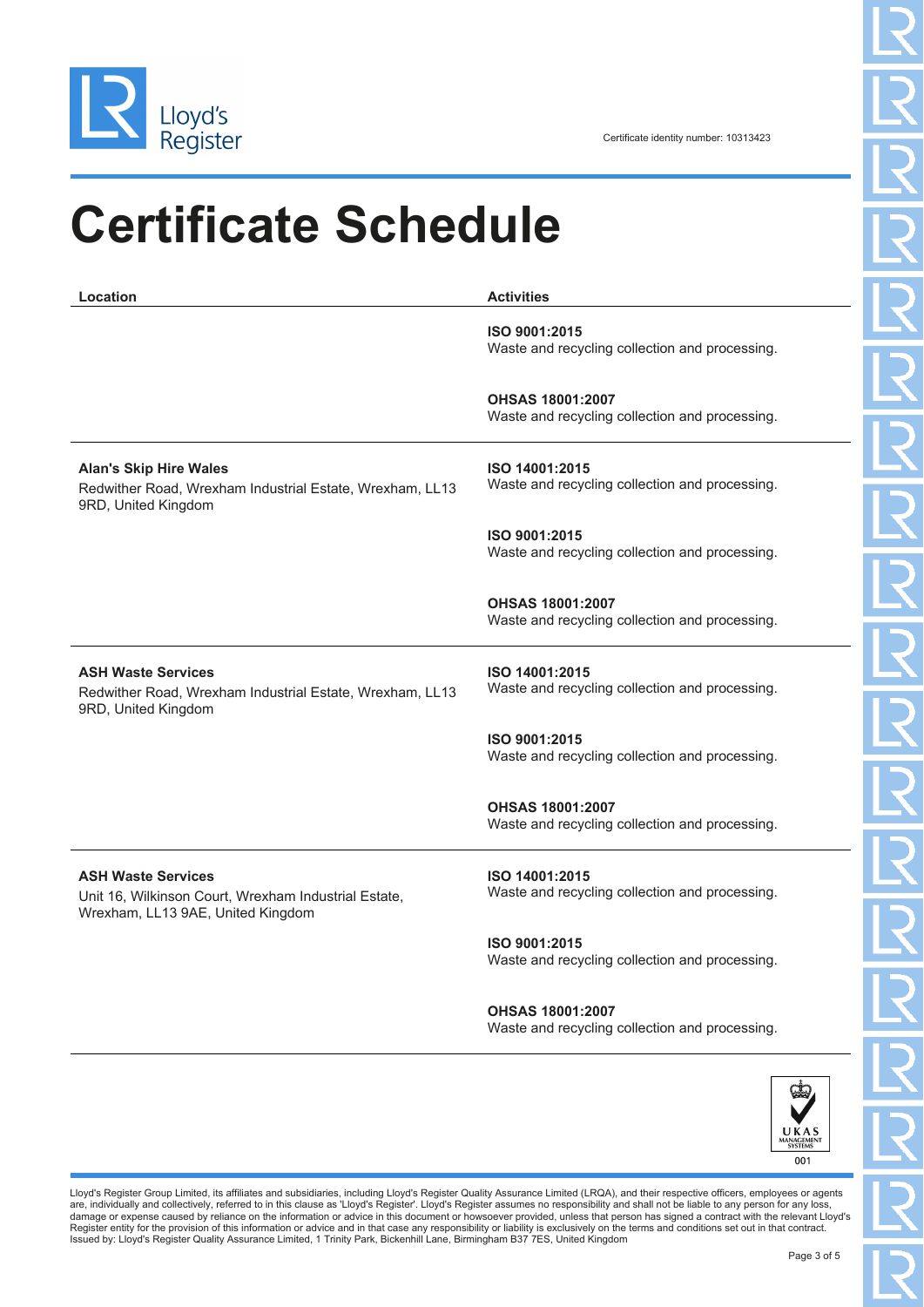

## **Certificate Schedule**

**Location Activities**

**Alan's Skip Hire** Unit 16, Wilkinson Court, Wrexham Industrial Estate, Wrexham, LL13 9AE, United Kingdom **ISO 14001:2015** Waste and recycling collection and processing. **ISO 9001:2015** Waste and recycling collection and processing. **OHSAS 18001:2007** Waste and recycling collection and processing.

> **ISO 14001:2015** Waste and recycling collection and processing.

> **ISO 9001:2015** Waste and recycling collection and processing.

> **OHSAS 18001:2007** Waste and recycling collection and processing.

#### **ASH Metal Recycling**

**Alan's Skip Hire Wales**

Unit 16, Wilkinson Court, Wrexham Industrial Estate, Wrexham, LL13 9AE, United Kingdom

Unit 16, Wilkinson Court, Wrexham Industrial Estate,

Wrexham, LL13 9AE, United Kingdom

**ISO 14001:2015** Waste and recycling collection and processing.

**ISO 9001:2015** Waste and recycling collection and processing.

**OHSAS 18001:2007** Waste and recycling collection and processing.

#### **ASH Heat & Power**

Redwither Road, Wrexham Industrial Estate, Wrexham, LL13 9RD, United Kingdom

**ISO 14001:2015** Waste and recycling collection and processing.

#### **ISO 9001:2015**

Waste and recycling collection and processing.



Lloyd's Register Group Limited, its affiliates and subsidiaries, including Lloyd's Register Quality Assurance Limited (LRQA), and their respective officers, employees or agents are, individually and collectively, referred to in this clause as 'Lloyd's Register'. Lloyd's Register assumes no responsibility and shall not be liable to any person for any loss,<br>damage or expense caused by reliance on t Register entity for the provision of this information or advice and in that case any responsibility or liability is exclusively on the terms and conditions set out in that contract. Issued by: Lloyd's Register Quality Assurance Limited, 1 Trinity Park, Bickenhill Lane, Birmingham B37 7ES, United Kingdom